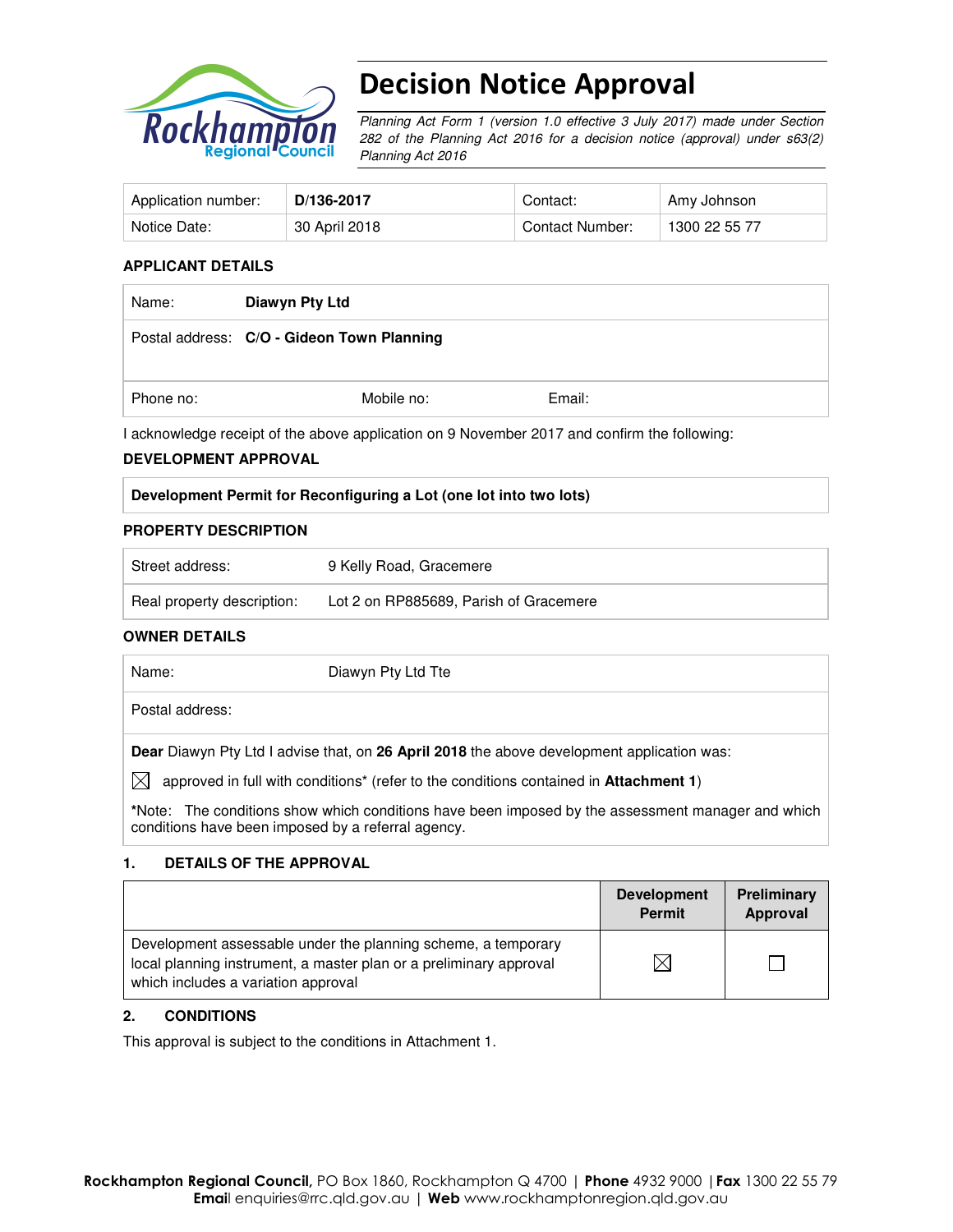## **3. FURTHER DEVELOPMENT PERMITS REQUIRED**

Please be advised that the following development permits are required to be obtained before the development can be carried out:

| Type of development permit required | Subject of the required development permit |  |
|-------------------------------------|--------------------------------------------|--|
| <b>Operational Works</b>            | Access Works                               |  |

### **4. SUBMISSIONS** NIL

**5. REFERRAL AGENCIES** 

The following Referral Agencies were activated by this application.

| For an application involving                                                                                               | Name of<br>agency                            | <b>Status</b> | <b>Address</b>                                           |  |  |
|----------------------------------------------------------------------------------------------------------------------------|----------------------------------------------|---------------|----------------------------------------------------------|--|--|
| STATE TRANSPORT INFRASTRUCTURE (State transport corridors and future State transport<br>corridors)                         |                                              |               |                                                          |  |  |
| Schedule 10, Part 9, Division 4, Subdivision 2, Table 1 – Reconfiguring a lot near a State transport<br>corridor           |                                              |               |                                                          |  |  |
| Development application for reconfiguring a<br>lot that is assessable development under<br>section 21, if-                 | Department of<br>Transport and<br>Main Roads | Concurrence   | Department of<br>Infrastructure, Local<br>Government and |  |  |
| (a) all or part of the premises are within 25m<br>of a State transport corridor; and                                       |                                              |               | Planning                                                 |  |  |
| (b) 1 or more of the following apply-                                                                                      |                                              |               | Online:                                                  |  |  |
| (i) the total number of lots is increased;                                                                                 |                                              |               | www.dilgp.qld.gov.au/                                    |  |  |
| (ii) the total number of lots adjacent to the<br>State transport corridor is increased;                                    |                                              |               | MyDAS2                                                   |  |  |
| (iii) there is a new or changed access                                                                                     |                                              |               | Postal:                                                  |  |  |
| between the premises and the State<br>transport corridor;                                                                  |                                              |               | <b>PO Box 113</b>                                        |  |  |
| (iv) an easement is created adjacent to a<br>railway as defined under the Transport<br>Infrastructure Act, schedule 6; and |                                              |               | Rockhampton Qld<br>4700                                  |  |  |
| (c) the reconfiguration does not relate to<br>government supported transport<br>infrastructure                             |                                              |               |                                                          |  |  |

#### **6. THE APPROVED PLANS**

### **The approved development must be completed and maintained generally in accordance with the approved drawings and documents:**

| Drawing/report title | Prepared by           | Date            | Reference number | Version/issue |
|----------------------|-----------------------|-----------------|------------------|---------------|
| Site Plan            | Design & Architecture | 7 November 2017 | I GG-011         | Rev           |

## **7. CURRENCY PERIOD FOR THE APPROVAL (S.85)**

The standard currency periods stated in section 85 of Planning Act 2016 apply to each aspect of development in this approval, if not stated in the conditions of approval attached.

## **8. STATEMENT OF REASONS**

| Description of the<br>development | The proposed development is for Reconfiguring a Lot (one lot into two lots)                                                                       |
|-----------------------------------|---------------------------------------------------------------------------------------------------------------------------------------------------|
| <b>Reasons for Decision</b>       | The proposed subdivision will realign the common property boundaries<br>a)<br>to correspond with the zoning outlined under the Rockhampton Region |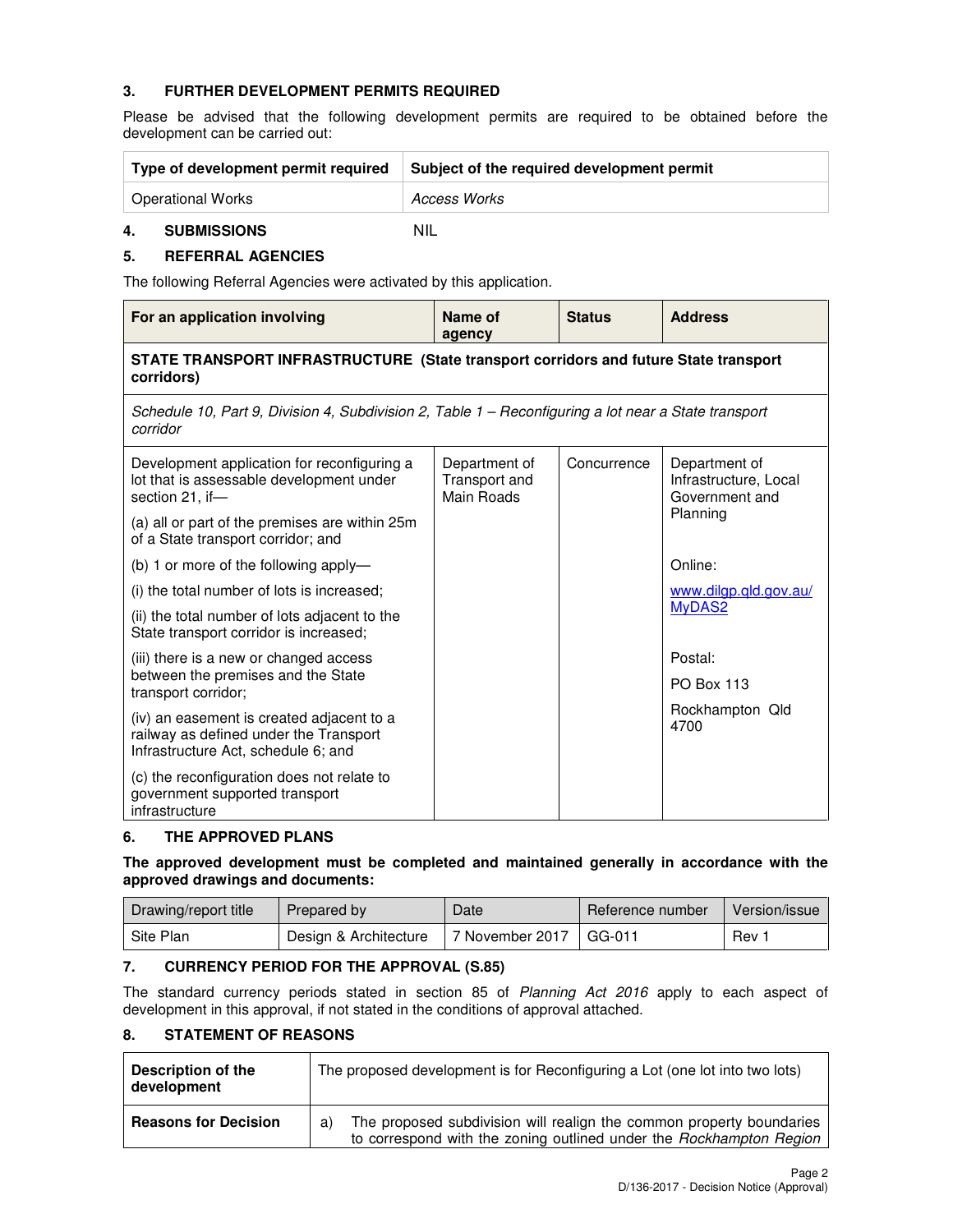|                                                    | Planning Scheme 2015 in order to eliminate a split zoned site. |                                                                                                                                                                                                                                                                                                                                                                                                                                         |  |
|----------------------------------------------------|----------------------------------------------------------------|-----------------------------------------------------------------------------------------------------------------------------------------------------------------------------------------------------------------------------------------------------------------------------------------------------------------------------------------------------------------------------------------------------------------------------------------|--|
|                                                    | b)                                                             | The productive capacity of the land on both allotments for rural and<br>industrial purposes will not be affected as a result of the subdivision.                                                                                                                                                                                                                                                                                        |  |
|                                                    | C)                                                             | The proposed development will not increase the severity of flooding on<br>the subject site and surrounding premises.                                                                                                                                                                                                                                                                                                                    |  |
|                                                    | d)                                                             | The proposed subdivision does not compromise the strategic framework<br>in the Rockhampton Region Planning Scheme 2015.                                                                                                                                                                                                                                                                                                                 |  |
|                                                    | e)                                                             | Assessment of the development against the relevant zone purpose,<br>planning scheme codes and planning scheme policies demonstrates<br>that the proposed development will not cause significant adverse<br>impacts on the surrounding natural environment, built environment and<br>infrastructure, community facilities, or local character and amenity.                                                                               |  |
|                                                    | f)<br>Planning Policy.                                         | The proposed development does not compromise the relevant State                                                                                                                                                                                                                                                                                                                                                                         |  |
| Assessment<br><b>Benchmarks</b>                    | benchmarks:                                                    | The proposed development was assessed against the following assessment                                                                                                                                                                                                                                                                                                                                                                  |  |
|                                                    | Low Impact Industry Zone Code                                  |                                                                                                                                                                                                                                                                                                                                                                                                                                         |  |
|                                                    | <b>Rural Zone Code</b><br>$\bullet$                            |                                                                                                                                                                                                                                                                                                                                                                                                                                         |  |
|                                                    | Reconfiguring a Lot Code                                       |                                                                                                                                                                                                                                                                                                                                                                                                                                         |  |
|                                                    |                                                                | Access, Parking and Transport Code                                                                                                                                                                                                                                                                                                                                                                                                      |  |
|                                                    | <b>Filling and Excavation Code</b>                             |                                                                                                                                                                                                                                                                                                                                                                                                                                         |  |
|                                                    | Landscape Code                                                 |                                                                                                                                                                                                                                                                                                                                                                                                                                         |  |
|                                                    | Stormwater Management Code                                     |                                                                                                                                                                                                                                                                                                                                                                                                                                         |  |
|                                                    | <b>Water and Sewer Code</b>                                    |                                                                                                                                                                                                                                                                                                                                                                                                                                         |  |
|                                                    |                                                                | Special Management Area Overlay Code                                                                                                                                                                                                                                                                                                                                                                                                    |  |
|                                                    | Flood Hazard Overlay Code<br>٠                                 |                                                                                                                                                                                                                                                                                                                                                                                                                                         |  |
|                                                    | <b>Biodiversity Overlay Code</b>                               |                                                                                                                                                                                                                                                                                                                                                                                                                                         |  |
| <b>Compliance with</b><br>assessment<br>benchmarks |                                                                | The development was assessed against all of the assessment benchmarks<br>listed above and complies with all of these with the exceptions listed below.                                                                                                                                                                                                                                                                                  |  |
|                                                    | <b>Assessment</b><br><b>Benchmark</b>                          | Reasons for the approval despite non-<br>compliance with benchmark                                                                                                                                                                                                                                                                                                                                                                      |  |
|                                                    | Rural Zone Code and<br>Reconfiguring a Lot<br>Code             | The proposal will create a lot in the Rural Zone<br>which is smaller than the minimum lot size<br>requirement of 100 hectares. However the<br>proposed subdivision will not change the current<br>rural area on the site and will allow proposed Lot 2<br>to be situated wholly within the Rural Zone<br>ensuring the productive capacity of the land for<br>rural purposes is maintained.                                              |  |
|                                                    | Flood Hazard Overlay<br>Code                                   | The proposed development is situated within the<br>floodplain hazard investigation area.<br>Council's<br>projected flood modelling suggests a large portion<br>of proposed Lot 2 will be included within the<br>extreme flood hazard area. Despite this, the<br>proposed subdivision will not impact the severity<br>of flooding on the subject site or the surrounding<br>area.<br>Council will be attaching an advisory property note |  |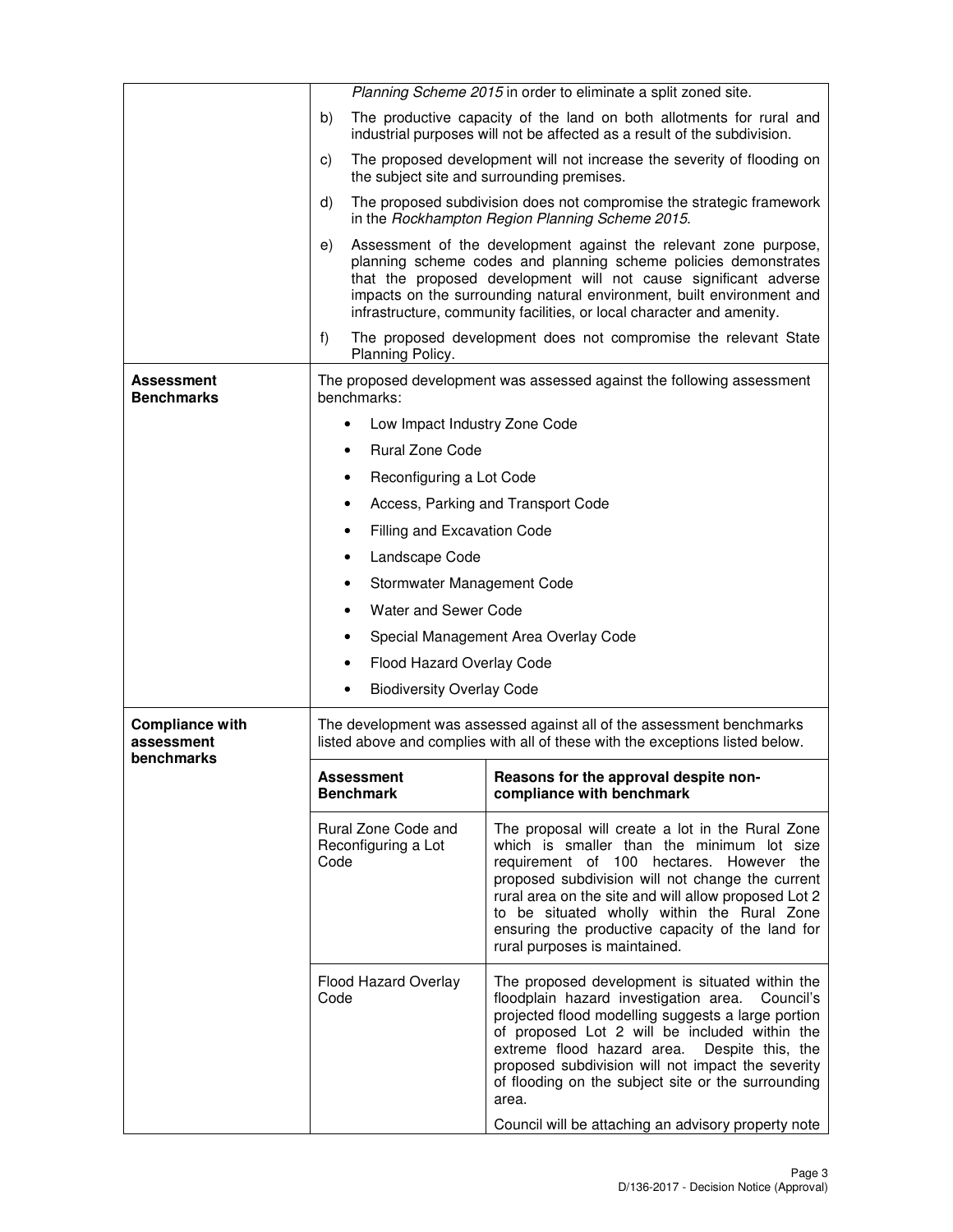|  | to the premises to inform any future purchaser of<br>the flood risks associated with the site. |
|--|------------------------------------------------------------------------------------------------|
|  |                                                                                                |

## **9. RIGHTS OF APPEAL**

The rights of an applicant to appeal to a tribunal or the Planning and Environment Court against a decision about a development application are set out in chapter 6, part 1 of the Planning Act 2016. For particular applications, there may also be a right to make an application for a declaration by a tribunal (see chapter 6, part 2 of the Planning Act 2016).

## Appeal by an applicant

An applicant for a development application may appeal to the Planning and Environment Court against the following:

- the refusal of all or part of the development application
- a provision of the development approval
- the decision to give a preliminary approval when a development permit was applied for
- a deemed refusal of the development application.

An applicant may also have a right to appeal to the Development tribunal. For more information, see schedule 1 of the Planning Act 2016.

The timeframes for starting an appeal in the Planning and Environment Court are set out in section 229 of the Planning Act 2016.

**Attachment 2** is an extract from the Planning Act 2016 that sets down the applicant's appeal rights and the appeal rights of a submitter.

## **10. WHEN THE DEVELOPMENT APPROVAL TAKES EFFECT**

This development approval takes effect:

From the time the decision notice is given  $-$  if there is no submitter and the applicant does not appeal the decision to the court.

Or

When the submitter's appeal period ends  $-$  if there is a submitter and the applicant does not appeal the decision to the court.

Or

Subject to the decision of the court, when the appeal is finally decided  $-$  if an appeal is made to the court.

This approval will lapse unless substantially commenced within the above stated currency periods (refer to sections 85 of Planning Act 2016 for further details).

## **11. ASSESSMENT MANAGER**

| Name: | Tarnya Fitzgibbon<br><b>COORDINATOR</b><br><b>DEVELOPMENT ASSESSMENT</b> | Signature: | Date: | 30 April 2018 |
|-------|--------------------------------------------------------------------------|------------|-------|---------------|
|       |                                                                          |            |       |               |

C/C. Department of Infrastructure, Local Government and Planning - RockhamptonSARA@dilgp.qld.gov.au

## **Attachment 1 – Conditions of the approval**

**Part 1 – Conditions imposed by the assessment manager [Note: where a condition is imposed about** infrastructure under Chapter 4 of the Planning Act 2016, the relevant provision of the Act under which this condition was imposed must be specified.]

## **Part 2 – Conditions required by the referral agency response**

**Attachment 2—Extract on appeal rights**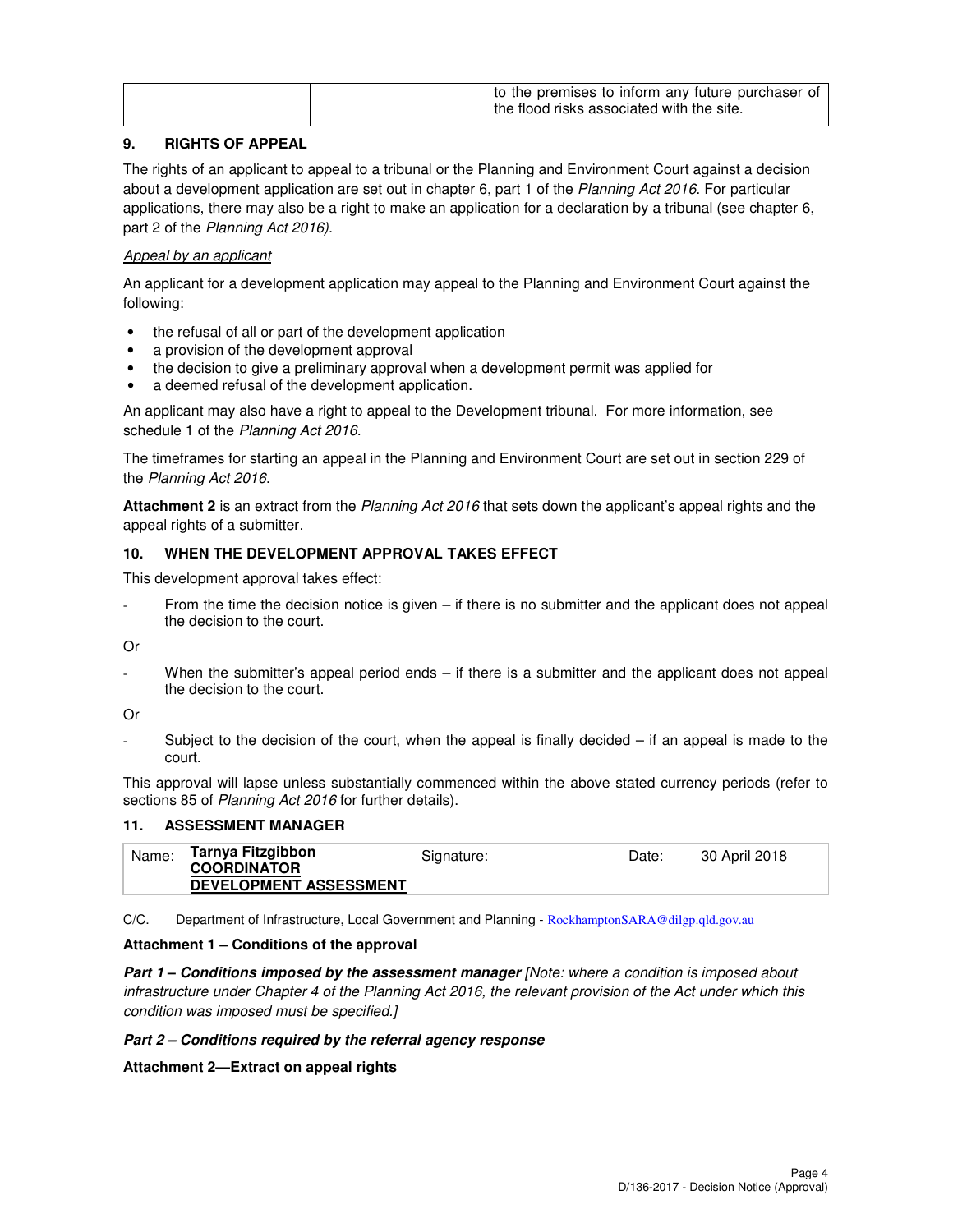

## **Attachment 1 – Part 1 Rockhampton Regional Council Conditions**

Planning Act 2016

- 1.0 ADMINISTRATION
- 1.1 The Developer and his employee, agent, contractor or invitee is responsible for ensuring compliance with the conditions of this development approval.
- 1.2 Where these Conditions refer to "Council" in relation to requiring Council to approve or to be satisfied as to any matter, or conferring on the Council a function, power or discretion, that role may be fulfilled in whole or in part by a delegate appointed for that purpose by the Council.
- 1.3 All conditions, works, or requirements of this development must be undertaken, completed, and be accompanied by a Compliance Certificate for any operational works required by this development approval:
	- 1.3.1 to Council's satisfaction;
	- 1.3.2 at no cost to Council; and
	- 1.3.3 prior to the issue of the Approval Certificate for the Survey Plan,

unless otherwise stated.

- 1.4 Infrastructure requirements of this development approval must be contributed to the relevant authorities, where applicable, at no cost to Council, prior to the issue of the Compliance Certificate for the Survey Plan, unless otherwise stated.
- 1.5 The following further Development Permits must be obtained prior to the commencement of any works associated with their purposes:
	- 1.5.1 Operational Works:
		- (i) Access Works.
- 1.6 All works must be designed, constructed and maintained in accordance with the relevant Council policies, guidelines and standards, unless otherwise stated.
- 1.7 All engineering drawings/specifications, design and construction works must be in accordance with the requirements of the relevant Australian Standards and must be approved, supervised and certified by a Registered Professional Engineer of Queensland.
- 1.8 An easement over the One Percent Average Recurrence Interval Neerkol Creek flood extents must be created over Lot 2. Easement documents must accompany the Survey Plan for endorsement by Council, prior to the issue of the Approval Certificate for the Survey Plan.
- 1.9 The access to Lot 2 must be via the proposed access easement over Lot 1. Easement documents must accompany the Survey Plan for endorsement by Council, prior to the issue of the Compliance Certificate for the Survey Plan.

## 2.0 APPROVED PLANS AND DOCUMENTS

2.1 The approved development must be completed and maintained generally in accordance with the approved plans and documents, except where amended by any condition of this development approval: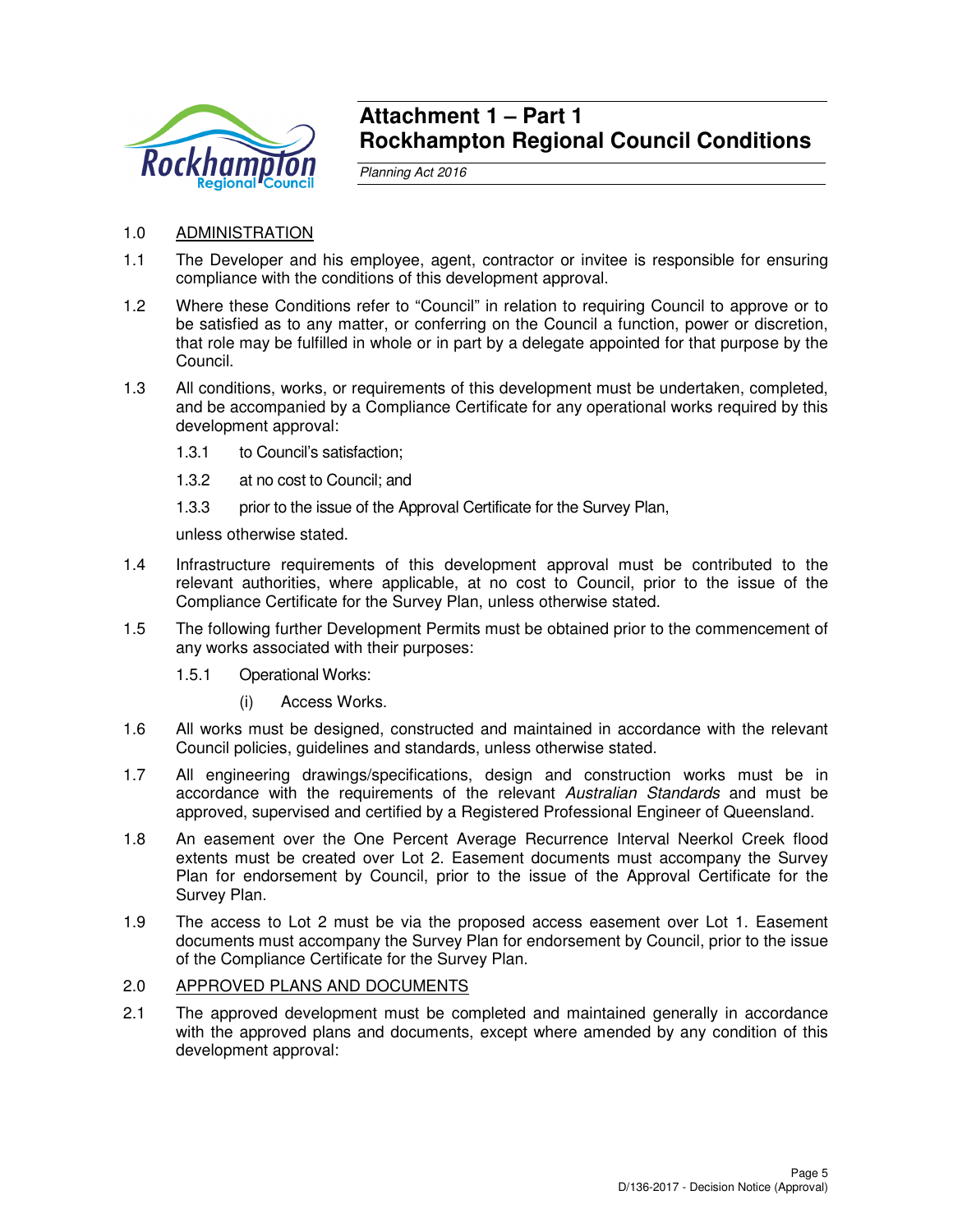| Drawing/report<br>title | Prepared by              | Date                     | Reference<br>number | Version/issue |
|-------------------------|--------------------------|--------------------------|---------------------|---------------|
| Site Plan               | Design &<br>Architecture | 7 November 2017   GG-011 |                     | Rev 1         |

- 2.2 Where there is any conflict between the conditions of this development approval and the details shown on the approved plans and documents, the conditions of this development approval must prevail.
- 2.3 Where conditions require the above plans or documents to be amended, the revised document(s) must be submitted for approval by Council prior to the submission of an application for a Development Permit for Operational Works.

## 3.0 ACCESS WORKS

- 3.1 A Development Permit for Operational Works (access works) must be obtained prior to the commencement of any access works required by this development approval.
- 3.2 All access works must be designed and constructed in accordance with the approved plans (refer to condition 2.1), Capricorn Municipal Development Guidelines, and the provisions of a Development Permit for Operational Works (access works).
- 3.3 All access areas must be constructed in accordance with the approved site plan (refer to condition 2.1). The access must be constructed, operated and maintained in a manner so that there is no significant impact on the amenity of adjoining premises or the surrounding area being caused due to the emission of dust or resulting in sediment laden water. In the event the surface does not perform adequately, or the amenity impacts cannot be mitigated, the access must be sealed to Council's satisfaction.
- 3.4 The existing access for Lot 1 must be upgraded to comply with the requirements of the Capricorn Municipal Development Guidelines.

## 4.0 ASSET MANAGEMENT

- 4.1 Any alteration necessary to electricity, telephone, water mains, sewerage mains, and/or public utility installations resulting from the development or in connection with the development, must be undertaken and completed at no cost to Council.
- 4.2 Any damage to existing stormwater, water supply and sewerage infrastructure, kerb and channel, pathway or roadway (including removal of concrete slurry from public land and Council infrastructure), that occurs while any works are being carried out in association with this development approval must be repaired at full cost to the developer. This includes the reinstatement of any existing traffic signs or pavement markings that may have been removed or damaged.

## 5.0 OPERATING PROCEDURES

5.1 All construction materials, waste, waste skips, machinery and contractors' vehicles must be located and stored or parked within the development site. Storage of materials, or parking of construction machinery or contractors' vehicles must not occur within Kelly Road or Hall Road.

## ADVISORY NOTES

## NOTE 1. **Property Note - Flood Risk**

It is advised that the majority of the subject site is inundated by a one percent (1%) average exceedance probability flood. The flood modelling for this area has only recently been completed as at 3 April 2018 and has not been adopted by Council or been made publically available at this time. Council advises against the construction of any habitable structures within the affected areas of Lot 2 due to the risks associated with flooding.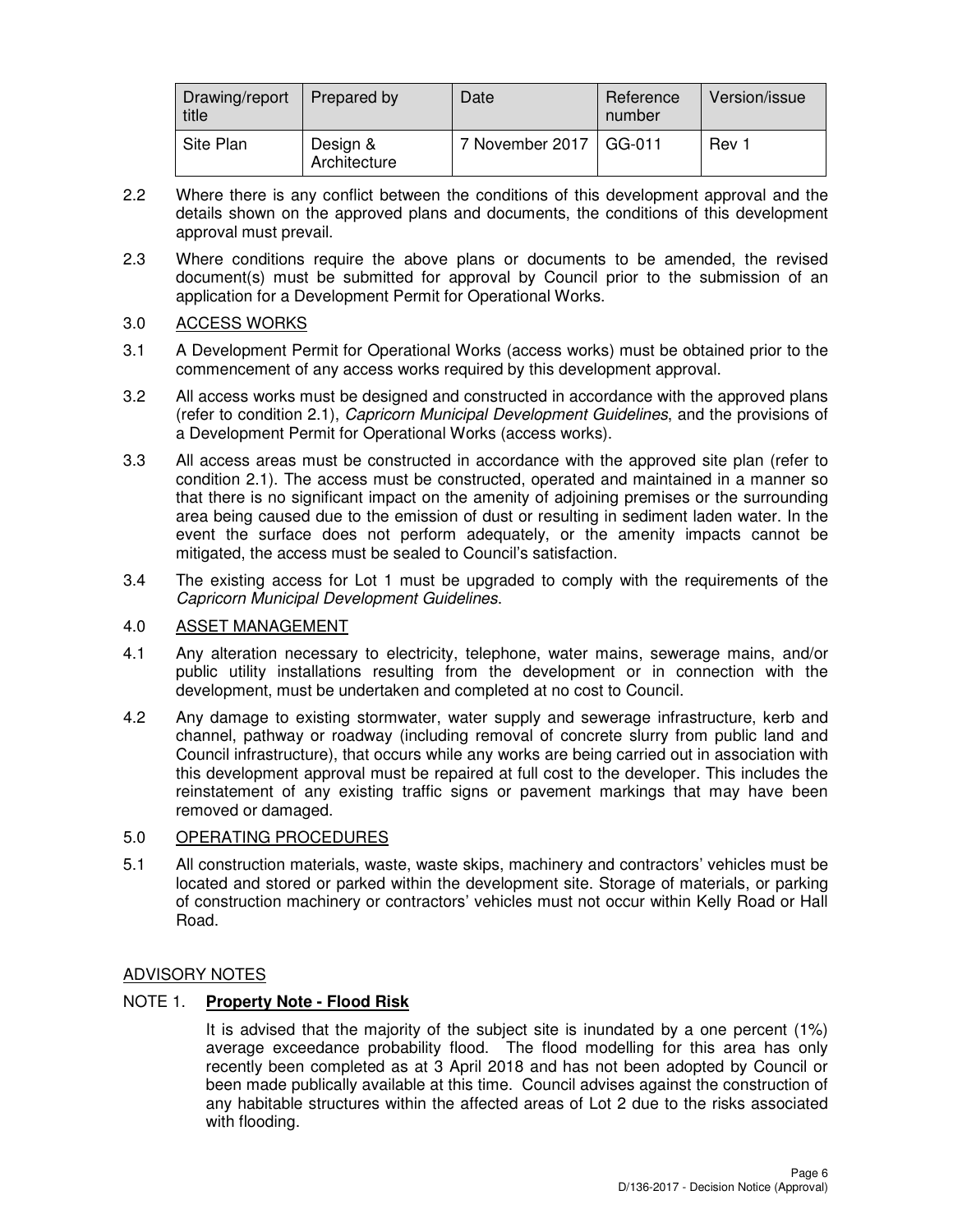## NOTE 2. General Environmental Duty

General environmental duty under the *Environmental Protection Act 1994* prohibits unlawful environmental nuisance caused by noise, aerosols, particles, dust, ash, fumes, light, odour or smoke beyond the boundaries of the development site during all stages of the development including earthworks, construction and operation.

## NOTE 3. General Safety Of Public During Construction

The Work Health and Safety Act 2011 and Manual of Uniform Traffic Control Devices must be complied with in carrying out any construction works, and to ensure safe traffic control and safe public access in respect of works being constructed on a road.

## NOTE 4. Works in Road Reserve Permit

It is advised that a Works in Road Reserve Permit (including a fee for the vehicle crossover and compliant with Standard Capricorn Municipal Development Guidelines, Standard Drawings) may be accepted in place of the application for a Development Permit for Operational Works (access works).

## NOTE 5. Infrastructure Charges Notice

This application is subject to infrastructure charges in accordance with Council policies. The charges are presented on an Infrastructure Charges Notice.

## NOTE 6. Rural Addressing

Rural addressing must be provided to Lot 2 in accordance with Council's rural addressing procedures.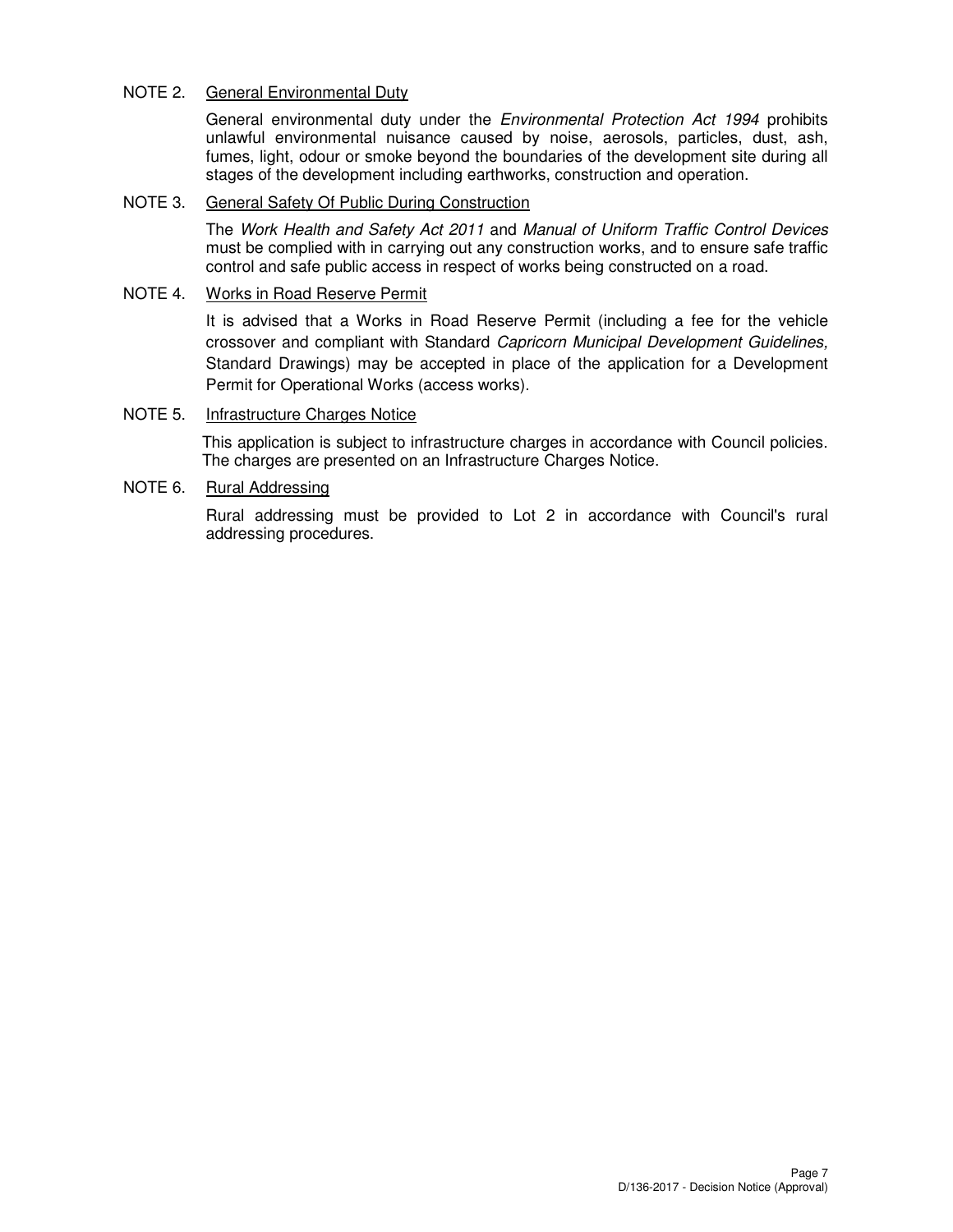

**Attachment 1 – Part 2 Referral Agency Conditions - Department of Infrastructure, Local Government and Planning** 

Planning Act 2016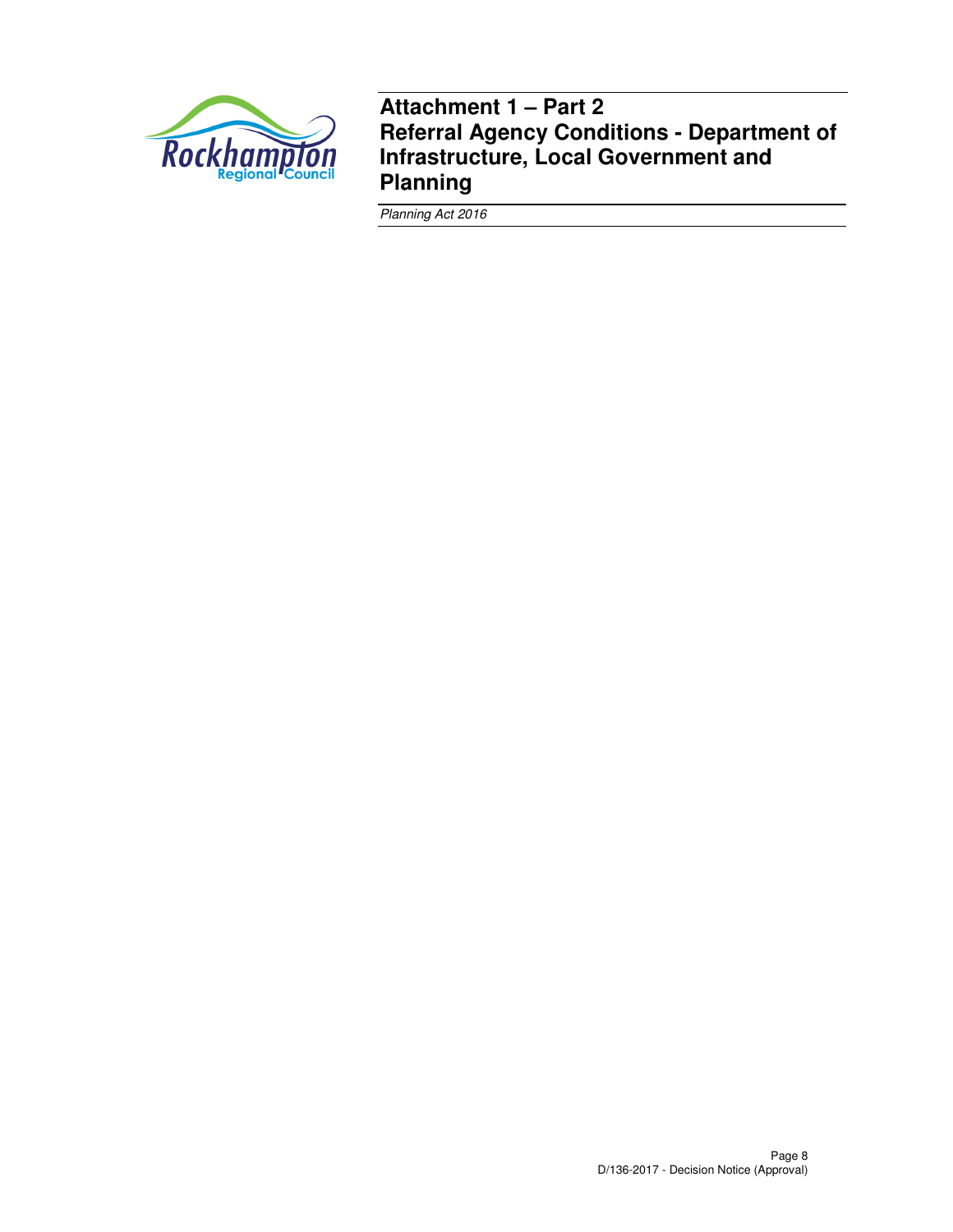

# **Attachment 2 - Appeal Rights**

PLANNING ACT 2016

The following is an extract from the Planning Act 2016 (Chapter 6)

#### **Appeal rights**

#### **229 Appeals to tribunal or P&E Court**

- (1) Schedule 1 states—
	- (a) matters that may be appealed to— (i) either a tribunal or the P&E Court; or (ii) only a tribunal; or (iii) only the P&E Court; and
	- (b) the person—
		- (i) who may appeal a matter (the **appellant**); and
		- (ii) who is a respondent in an appeal of the matter; and (iii) who is a co-respondent in an appeal of the matter;
		- and (iv) who may elect to be a co-respondent in an appeal of the matter.
- (2) An appellant may start an appeal within the appeal period.
- (3) The **appeal period** is—
	- (a) for an appeal by a building advisory agency—10 business days after a decision notice for the decision is given to the agency or
	- (b) for an appeal against a deemed refusal—at any time after the deemed refusal happens; or
	- (c) for an appeal against a decision of the Minister, under chapter 7, part 4, to register premises or to renew the registration of premises—20 business days after a notice is published under section 269(3)(a) or (4); or
	- (d) for an appeal against an infrastructure charges notice— 20 business days after the infrastructure charges notice is given to the person; or
	- (e) for an appeal about a deemed approval of a development application for which a decision notice has not been given—30 business days after the applicant gives the deemed approval notice to the assessment manager; or
	- (f) for any other appeal—20 business days after a notice of the decision for the matter, including an enforcement notice, is given to the person.
	- Note—

See the P&E Court Act for the court's power to extend the appeal period.

- (4) Each respondent and co-respondent for an appeal may be heard in the appeal.
- (5) If an appeal is only about a referral agency's response, the assessment manager may apply to the tribunal or P&E Court to withdraw from the appeal.
- (6) To remove any doubt, it is declared that an appeal against an infrastructure charges notice must not be about—
	- (a) the adopted charge itself; or
	- (b) for a decision about an offset or refund—
		- (i) the establishment cost of trunk infrastructure identified in a LGIP; or
		- (ii) the cost of infrastructure decided using the method
- included in the local government's charges resolution. **230 Notice of appeal**
- (1) An appellant starts an appeal by lodging, with the registrar of the tribunal or P&E Court, a notice of appeal that—
	- (a) is in the approved form; and
	- (b) succinctly states the grounds of the appeal.
- (2) The notice of appeal must be accompanied by the required fee.
- (3) The appellant or, for an appeal to a tribunal, the registrar must, within the service period, give a copy of the notice of appeal to—
- (a) the respondent for the appeal; and
- (b) each co-respondent for the appeal; and
- (c) for an appeal about a development application under schedule 1, table 1, item 1—each principal submitter for the development application; and
- (d) for an appeal about a change application under schedule 1, table 1, item 2—each principal submitter for the change application; and
- (e) each person who may elect to become a co-respondent for the appeal, other than an eligible submitter who is not a principal submitter in an appeal under paragraph  $(c)$  or  $(d)$ ; and
- (f) for an appeal to the P&E Court—the chief executive; and
- (g) for an appeal to a tribunal under another Act—any other person who the registrar considers appropriate.
- (4) The **service period** is—
	- (a) if a submitter or advice agency started the appeal in the P&E Court—2 business days after the appeal is started; or
	- (b) otherwise—10 business days after the appeal is started.
- (5) A notice of appeal given to a person who may elect to be a co-respondent must state the effect of subsection
- (6) A person elects to be a co-respondent by filing a notice of election, in the approved form, within 10 business days after the notice of appeal is given to the person*.*
- **231 Other appeals**
- (1) Subject to this chapter, schedule 1 and the P&E Court Act, unless the Supreme Court decides a decision or other matter under this Act is affected by jurisdictional error, the decision or matter is non-appealable.
- (2) The Judicial Review Act 1991, part 5 applies to the decision or matter to the extent it is affected by jurisdictional error.
- (3) A person who, but for subsection (1) could have made an application under the Judicial Review Act 1991 in relation to the decision or matter, may apply under part 4 of that Act for a statement of reasons in relation to the decision or matter.
- (4) In this section— **decision** includes—
	- (a) conduct engaged in for the purpose of making a decision; and
	- (b) other conduct that relates to the making of a decision; and
	- (c) the making of a decision or the failure to make a decision; and
	- (d) a purported decision; and
	- (e) a deemed refusal.

**non-appealable**, for a decision or matter, means the decision or matter—

- (a) is final and conclusive; and
- (b) may not be challenged, appealed against, reviewed, quashed, set aside or called into question in any other way under the Judicial Review Act 1991 or otherwise, whether by the Supreme Court, another court, a tribunal or another entity; and
- (c) is not subject to any declaratory, injunctive or other order of the Supreme Court, another court, a tribunal or another entity on any ground.

#### **232 Rules of the P&E Court**

- (1) A person who is appealing to the P&E Court must comply with the rules of the court that apply to the appeal.
- (2) However, the P&E Court may hear and decide an appeal even if the person has not complied with rules of the P&E Court.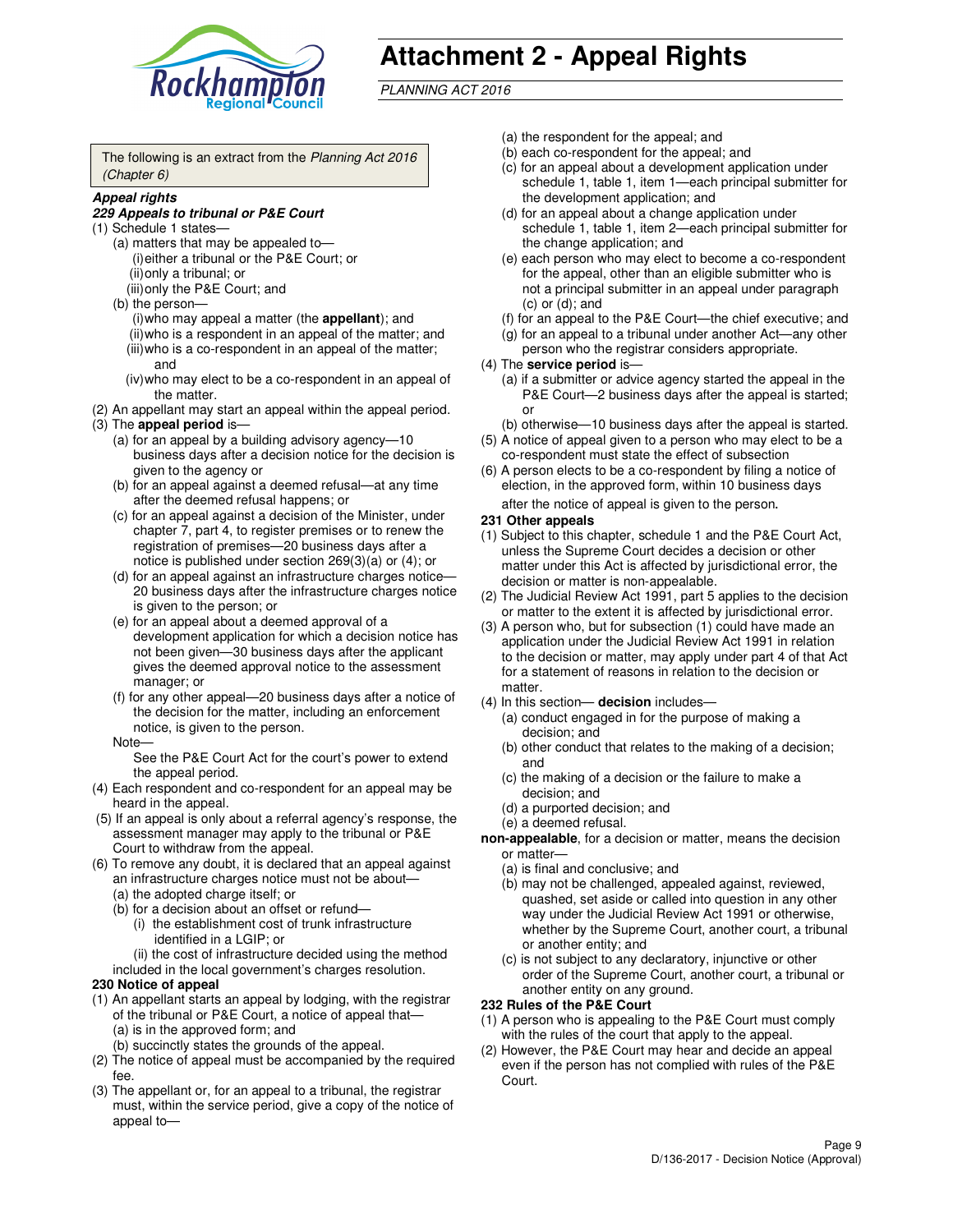

## **Appeal Rights**

PLANNING ACT 2016

## **Schedule 1**

## **Appeals section 229**

#### **1 Appeal rights and parties to appeals**

- (1) Table 1 states the matters that may be appealed to—(a) the P&E court; or (b) a tribunal.
- (2) However, table 1 applies to a tribunal only if the matter involves—
	- (a) the refusal, or deemed refusal of a development application, for—
	- (i) a material change of use for a classified building; or
	- (ii) operational work associated with building work, a retaining wall, or a tennis court; or
	- (b) a provision of a development approval for—
	- (i) a material change of use for a classified building; or
- (ii) operational work associated with building work, a retaining wall, or a tennis court; or
	- (c) if a development permit was applied for—the decision to give a preliminary approval for—
		- (i) a material change of use for a classified building; or
		- (ii) operational work associated with building work, a retaining wall, or a tennis court; or
	- (d) a development condition if—
		- (i) the development approval is only for a material change of use that involves the use of a building classified under the Building Code as a class 2 building; and
		- (ii) the building is, or is proposed to be, not more than 3 storeys; and
		- (iii) the proposed development is for not more than 60 sole-occupancy units; or
	- (e) a decision for, or a deemed refusal of, an extension application for a development approval that is only for a material change of use of a classified building; or
	- (f) a decision for, or a deemed refusal of, a change application for a development approval that is only for a material change of use of a classified building; or
	- (g) a matter under this Act, to the extent the matter relates to—
		- (i) the Building Act, other than a matter under that Act that may or must be decided by the Queensland Building and Construction Commission; or
		- (ii) the Plumbing and Drainage Act, part 4 or 5; or
	- (h) a decision to give an enforcement notice in relation to a matter under paragraphs (a) to (g); or
	- (i) a decision to give an infrastructure charges notice; or
	- (j) the refusal, or deemed refusal, of a conversion application; or
	- (k) a matter that, under another Act, may be appealed to the tribunal; or
	- (l) a matter prescribed by regulation.
- (3) Also, table 1 does not apply to a tribunal if the matter
	- involves—
	- (a) for a matter in subsection  $(2)(a)$  to  $(d)$ 
		- (i) a development approval for which the development application required impact assessment; and
		- (ii) a development approval in relation to which the assessment manager received a properly made submission for the development application; or
	- (b) a provision of a development approval about the identification or inclusion, under a variation approval, of a matter for the development.
- (4) Table 2 states the matters that may be appealed only to the P&E Court.
- (5) Table 3 states the matters that may be appealed only to the tribunal.
- (6) In each table—
	- (a) column 1 states the appellant in the appeal; and
	- (b) column 2 states the respondent in the appeal; and
	- (c) column 3 states the co-respondent (if any) in the appeal; and
	- (d) column 4 states the co-respondents by election (if any) in the appeal.
- $(7)$  If the chief executive receives a notice of appeal under section  $230(3)(f)$ , the chief executive may elect to be a corespondent in the appeal.

| Table 1<br>Appeals to the P&E Court and, for certain matters, to a tribunal                                      |                                                                                                                                                                                                                            |                                         |                                                       |  |
|------------------------------------------------------------------------------------------------------------------|----------------------------------------------------------------------------------------------------------------------------------------------------------------------------------------------------------------------------|-----------------------------------------|-------------------------------------------------------|--|
| 1. Development applications<br>An appeal may be made against-<br>(c) a provision of the development approval; or | (a) the refusal of all or part of the development application; or<br>(b) the deemed refusal of the development application; or<br>(d) if a development permit was applied for—the decision to give a preliminary approval. |                                         |                                                       |  |
| Column 3<br>Column 1<br>Column 2<br>Column 4                                                                     |                                                                                                                                                                                                                            |                                         |                                                       |  |
| Co-respondent by election<br>Appellant<br>Respondent<br>Co-respondent<br>(if any)<br>$($ if any $)$              |                                                                                                                                                                                                                            |                                         |                                                       |  |
| The applicant                                                                                                    | The assessment<br>manager                                                                                                                                                                                                  | If the appeal is about<br>a concurrence | 1 A concurrence agency that is<br>not a co-respondent |  |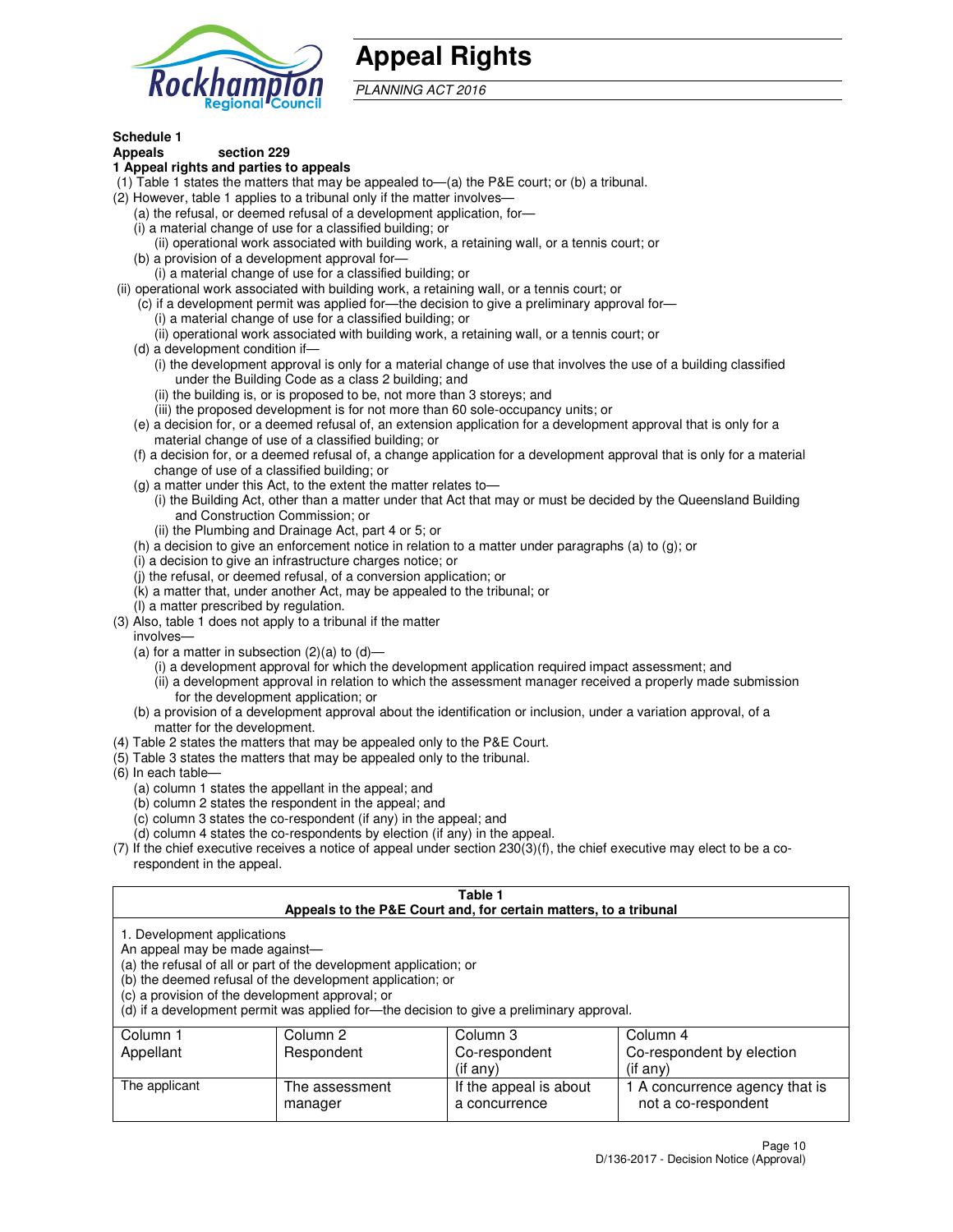| Table 1<br>Appeals to the P&E Court and, for certain matters, to a tribunal                                                                                                                             |                                                                                                                               |                                                                 |                                                                                                                                                                                                                                                                                                                                                 |
|---------------------------------------------------------------------------------------------------------------------------------------------------------------------------------------------------------|-------------------------------------------------------------------------------------------------------------------------------|-----------------------------------------------------------------|-------------------------------------------------------------------------------------------------------------------------------------------------------------------------------------------------------------------------------------------------------------------------------------------------------------------------------------------------|
| 2. Change applications                                                                                                                                                                                  |                                                                                                                               | agency's referral<br>response-the<br>concurrence agency         | 2 If a chosen Assessment<br>manager is the respondent-<br>the prescribed assessment<br>manager<br>3 Any eligible advice agency for<br>the application<br>4 Any eligible submitter for the<br>application                                                                                                                                        |
| An appeal may be made against-<br>(b) a deemed refusal of a change application.                                                                                                                         |                                                                                                                               |                                                                 | (a) a responsible entity's decision for a change application, other than a decision made by the P&E court; or                                                                                                                                                                                                                                   |
| Column 1<br>Appellant                                                                                                                                                                                   | Column <sub>2</sub><br>Respondent                                                                                             | Column <sub>3</sub><br>Co-respondent<br>(if any)                | Column 4<br>Co-respondent by election<br>(if any)                                                                                                                                                                                                                                                                                               |
| 1 The applicant<br>2 If the responsible<br>entity is the<br>assessment<br>manager-an<br>affected entity that<br>gave a pre-request<br>notice or response<br>notice                                      | The responsible<br>entity                                                                                                     | If an affected entity<br>starts the appeal-the<br>applicant     | 1 A concurrence agency for the<br>development application<br>2 If a chosen assessment<br>manager is the respondent-<br>the prescribed assessment<br>manager<br>3 A private certifier for the<br>development application<br>4 Any eligible advice agency for<br>the change application<br>5 Any eligible submitter for the<br>change application |
| 3. Extension applications<br>An appeal may be made against-                                                                                                                                             | (a) the assessment manager's decision about an extension application; or<br>(b) a deemed refusal of an extension application. |                                                                 |                                                                                                                                                                                                                                                                                                                                                 |
| Column 1<br>Appellant                                                                                                                                                                                   | Column <sub>2</sub><br>Respondent                                                                                             | Column <sub>3</sub><br>Co-respondent<br>(if any)                | Column 4<br>Co-respondent by election<br>(if any)                                                                                                                                                                                                                                                                                               |
| 1 The applicant<br>1<br>For a matter other<br>2<br>than a deemed<br>refusal of an<br>extension<br>application $-$ a<br>concurrence<br>agency, other than<br>the chief executive,<br>for the application | The assessment<br>manager                                                                                                     | If a concurrence<br>agency starts the<br>appeal - the applicant | If a chosen assessment<br>manager is the respondent $-$ the<br>prescribed assessment manager                                                                                                                                                                                                                                                    |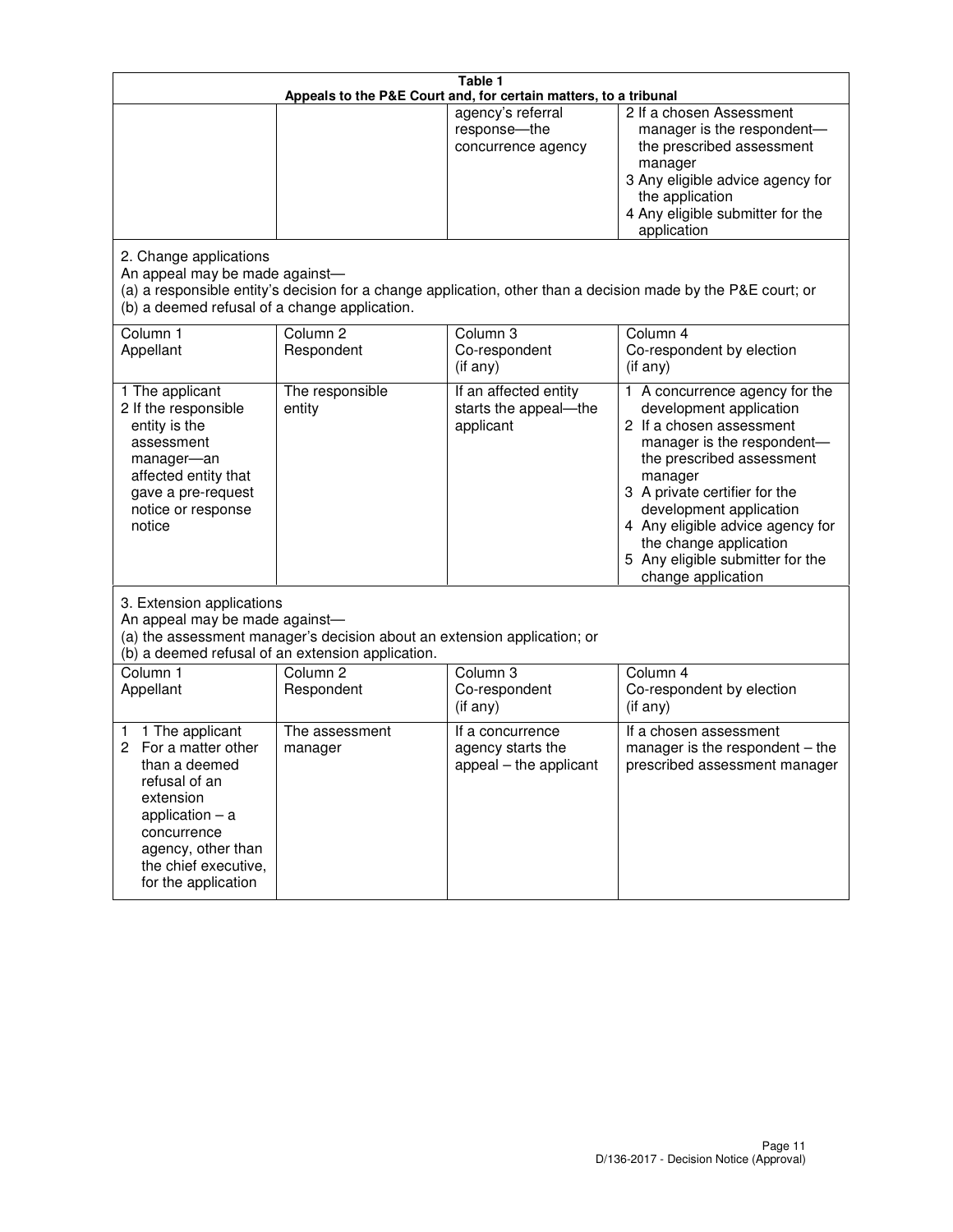#### **Table 1 Appeals to the P&E Court and, for certain matters, to a tribunal**

4. Infrastructure charges notices

An appeal may be made against an infrastructure charges notice on 1 or more of the following grounds

- a) The notice involved an error relating to
	- (i) The application of the relevant adopted charge; or
- Examples of errors in applying an adopted charge
	- The incorrect application of gross floor area for a non-residential development
	- Applying an incorrect 'use category', under a regulation, to the development
		- (i) The working out of extra demands, for section 120; or
		- (ii) An offset or refund; or
- b) The was no decision about an offset or refund; or
- c) If the infrastructure charges notice states a refund will be given the timing for giving the refund; or
- d) The amount of the charge is so unreasonable that no reasonable relevant local government could have imposed the amount.

| Column 1<br>Appellant                                    | Column 2<br>Respondent                                                    | Column 3<br>Co-respondent<br>$($ if any $)$ | Column 4<br>Co-respondent by election<br>$($ if any $)$ |
|----------------------------------------------------------|---------------------------------------------------------------------------|---------------------------------------------|---------------------------------------------------------|
| The person given the<br>Infrastructure charges<br>notice | The local government<br>that gave the<br>infrastructure charges<br>notice |                                             |                                                         |

5. Conversion applications

An appeal may be made against—

(a) the refusal of a conversion application; or

(b) a deemed refusal of a conversion application.

| Column 1<br>Appellant | Column 2<br>Respondent                                                  | Column 3<br>Co-respondent<br>$($ if any $)$ | Column 4<br>Co-respondent by election<br>$($ if any $)$ |
|-----------------------|-------------------------------------------------------------------------|---------------------------------------------|---------------------------------------------------------|
| The applicant         | The local government<br>to which the conversion<br>application was made |                                             |                                                         |

6. Enforcement notices

An appeal may be made against the decision to give an enforcement notice.

| Column 1<br>Appellant                      | Column 2<br>Respondent       | Column 3<br>Co-respondent<br>$($ if any $)$ | Column 4<br>Co-respondent by election<br>(if any)                                                                                                                          |
|--------------------------------------------|------------------------------|---------------------------------------------|----------------------------------------------------------------------------------------------------------------------------------------------------------------------------|
| The person given the<br>enforcement notice | The enforcement<br>authority |                                             | If the enforcement authority is<br>not the local government for<br>the premises in relation to which<br>the offence is alleged to have<br>happened-the local<br>government |

#### **Table 2 Appeals to the P&E Court only**

1. Appeals from tribunal

An appeal may be made against a decision of a tribunal, other than a decision under

section 252, on the ground of—

(a) an error or mistake in law on the part of the tribunal; or

(b) jurisdictional error.

| Column 1<br>Appellant                             | Column 2<br>Respondent                                    | Column 3<br>Co-respondent<br>(if any) | Column 4<br>Co-respondent by election<br>(if any) |
|---------------------------------------------------|-----------------------------------------------------------|---------------------------------------|---------------------------------------------------|
| A party to the<br>proceedings for the<br>decision | The other party to the<br>proceedings for the<br>decision | $\overline{\phantom{a}}$              |                                                   |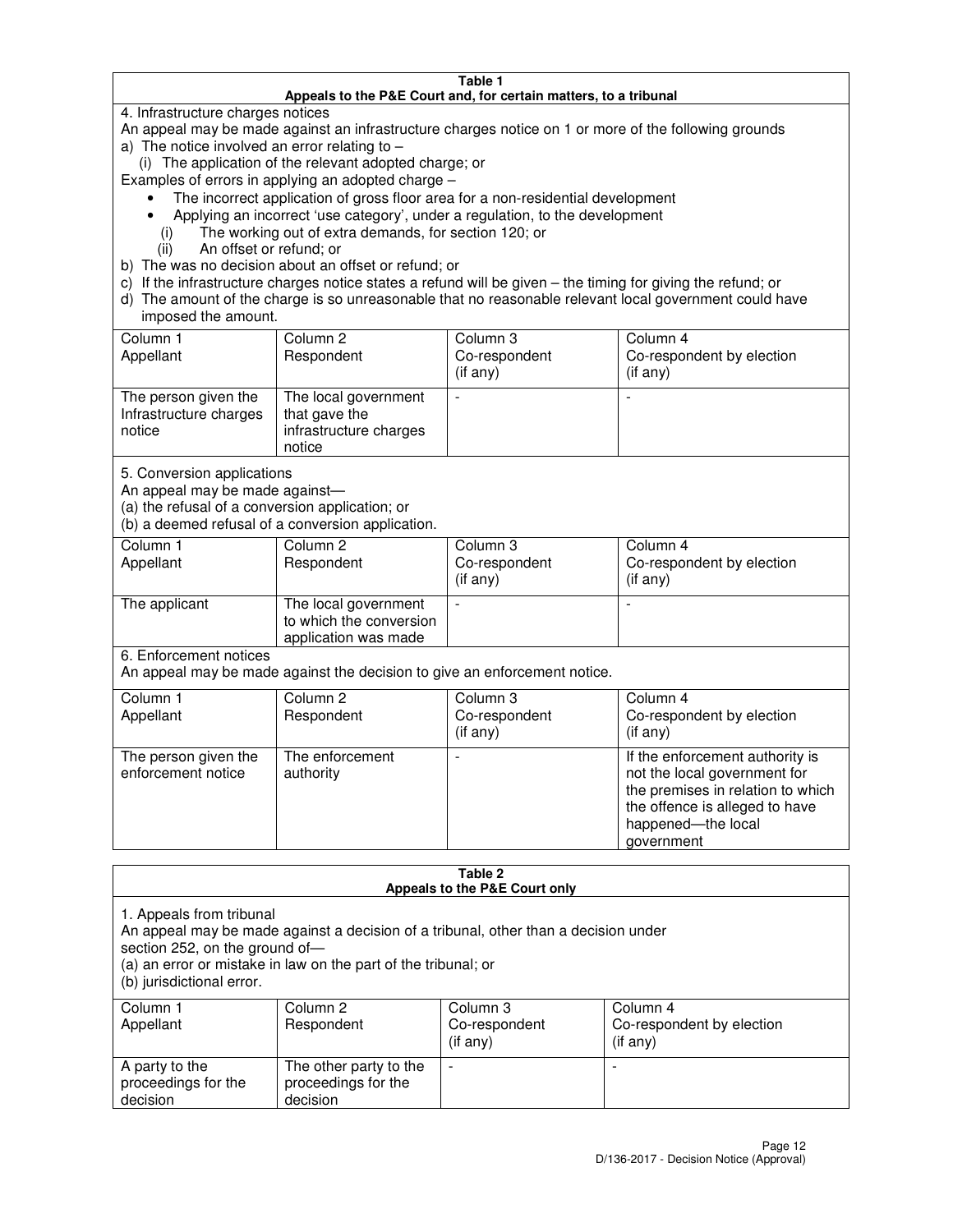#### **Table 2 Appeals to the P&E Court only**

2. Eligible submitter appeals

An appeal may be made against the decision to give a development approval, or an approval for a change application, to the extent that the decision relates to—

(a) any part of the development application for the development approval that required impact assessment; or (b) a variation request.

| Column 1<br>Appellant                                                                                                                                                                                                                                                                                                                                                                                              | Column 2<br>Respondent                                                                                                     | Column 3<br>Co-respondent<br>$($ if any $)$                                                                               | Column 4<br>Co-respondent by election<br>(i f any)   |
|--------------------------------------------------------------------------------------------------------------------------------------------------------------------------------------------------------------------------------------------------------------------------------------------------------------------------------------------------------------------------------------------------------------------|----------------------------------------------------------------------------------------------------------------------------|---------------------------------------------------------------------------------------------------------------------------|------------------------------------------------------|
| 1 For a development<br>application-an<br>eligible submitter for<br>the development<br>application<br>2 For a change<br>application-an<br>eligible submitter for<br>the change<br>application                                                                                                                                                                                                                       | 1 For a development<br>application-the<br>assessment<br>manager<br>2 For a change<br>application-the<br>responsible entity | 1 The applicant<br>2 If the appeal is<br>about a concurrence<br>agency's referral<br>response---the<br>concurrence agency | Another eligible<br>submitter for the<br>application |
| 3. Eligible submitter and eligible advice agency appeals<br>An appeal may be made against a provision of a development approval, or failure to<br>include a provision in the development approval, to the extent the matter relates to-<br>(a) any part of the development application or the change application, for the development approval, that<br>required impact assessment; or<br>(b) a variation request. |                                                                                                                            |                                                                                                                           |                                                      |
| Column <sub>1</sub>                                                                                                                                                                                                                                                                                                                                                                                                | Column <sub>2</sub>                                                                                                        | Column 3                                                                                                                  | Column 4                                             |
| Appellant                                                                                                                                                                                                                                                                                                                                                                                                          | Respondent                                                                                                                 | Co-respondent<br>(if any)                                                                                                 | Co-respondent by election<br>(i f any)               |
| 1 For a development<br>application-an<br>eligible submitter for<br>the development<br>application                                                                                                                                                                                                                                                                                                                  | 1 For a development<br>application-the<br>assessment<br>manager<br>2 For a change                                          | 1 The applicant<br>2 If the appeal is<br>about a concurrence<br>agency's referral<br>response---the                       | Another eligible submitter for the<br>application    |

concurrence agency

4. Compensation claims

2 For a change application—an eligible submitter for

the change application 3 An eligible advice agency for the development application or change application

An appeal may be made against—

(a) a decision under section 32 about a compensation claim; or

(b) a decision under section 265 about a claim for compensation; or

application—the responsible entity

(c) a deemed refusal of a claim under paragraph (a) or (b).

| Column 1<br>Appellant                      | Column 2<br>Respondent                                 | Column 3<br>Co-respondent<br>$(if$ any) | Column 4<br>Co-respondent by election<br>(if any) |
|--------------------------------------------|--------------------------------------------------------|-----------------------------------------|---------------------------------------------------|
| A person dissatisfied<br>with the decision | The local<br>government to which<br>the claim was made | $\,$                                    |                                                   |
| 5. Registered premises                     |                                                        |                                         |                                                   |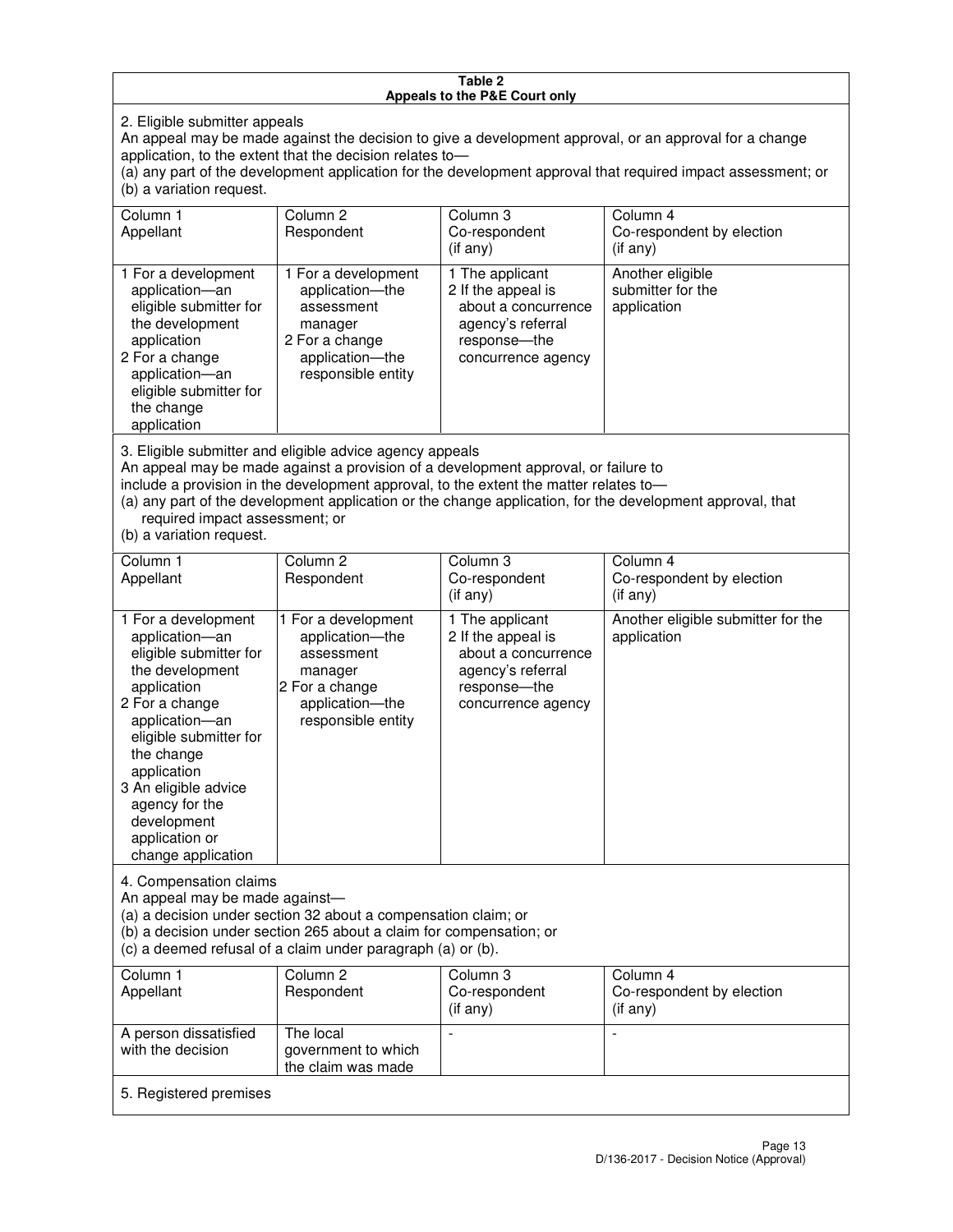| Table 2                                                                                                                                                                                                                                                                                                              |                                   |                                                                           |                                                                                                                                                                             |  |
|----------------------------------------------------------------------------------------------------------------------------------------------------------------------------------------------------------------------------------------------------------------------------------------------------------------------|-----------------------------------|---------------------------------------------------------------------------|-----------------------------------------------------------------------------------------------------------------------------------------------------------------------------|--|
| Appeals to the P&E Court only<br>An appeal may be made against a decision of the Minister under chapter 7, part 4.                                                                                                                                                                                                   |                                   |                                                                           |                                                                                                                                                                             |  |
| Column 1                                                                                                                                                                                                                                                                                                             | Column <sub>2</sub>               | Column <sub>3</sub>                                                       | Column 4                                                                                                                                                                    |  |
| Appellant                                                                                                                                                                                                                                                                                                            | Respondent                        | Co-respondent<br>(if any)                                                 | Co-respondent by election<br>(if any)                                                                                                                                       |  |
| 1 A person given a<br>decision notice about<br>the decision<br>2 If the decision is to<br>register premises or<br>renew the<br>registration of<br>premises-an owner<br>or occupier of<br>premises in the<br>affected area for the<br>registered premises<br>who is dissatisfied<br>with the decision                 | <b>The Minister</b>               | ÷,                                                                        | If an owner or occupier starts the<br>appeal – the owner of the<br>registered premises                                                                                      |  |
| 6. Local laws<br>An appeal may be made against a decision of a local government, or conditions applied,<br>under a local law about-<br>(a) the use of premises, other than a use that is the natural and ordinary consequence of prohibited<br>development; or<br>(b) the erection of a building or other structure. |                                   |                                                                           |                                                                                                                                                                             |  |
| Column 1<br>Appellant                                                                                                                                                                                                                                                                                                | Column 2<br>Respondent            | Column 3<br>Co-respondent<br>(if any)                                     | Column 4<br>Co-respondent by election<br>(if any)                                                                                                                           |  |
| A person who-<br>(a) applied for the<br>decision; and<br>(b) is dissatisfied with<br>the decision or<br>conditions.                                                                                                                                                                                                  | The local government              |                                                                           |                                                                                                                                                                             |  |
|                                                                                                                                                                                                                                                                                                                      |                                   | Table 3<br>Appeals to the tribunal only                                   |                                                                                                                                                                             |  |
| 1. Building advisory agency appeals                                                                                                                                                                                                                                                                                  |                                   | work required code assessment against the building assessment provisions. | An appeal may be made against giving a development approval for building work to the extent the building                                                                    |  |
| Column 1<br>Appellant                                                                                                                                                                                                                                                                                                | Column <sub>2</sub><br>Respondent | Column 3<br>Co-respondent<br>(if any)                                     | Column 4<br>Co-respondent by election<br>(if any)                                                                                                                           |  |
| A building advisory<br>agency for the<br>development application<br>related to the approval                                                                                                                                                                                                                          | The assessment<br>manager         | The applicant                                                             | 1 A concurrence agency for the<br>development application<br>related to the approval<br>2 A private certifier for the<br>development application<br>related to the approval |  |
| 3. Certain decisions under the Building Act and the Plumbing and Drainage Act<br>An appeal may be made against a decision under-<br>(a) the Building Act, other than a decision made by the Queensland Building and Construction Commission; or<br>(b) the Plumbing and Drainage Act, part 4 or 5.                   |                                   |                                                                           |                                                                                                                                                                             |  |
| Column 1<br>Appellant                                                                                                                                                                                                                                                                                                | Column <sub>2</sub><br>Respondent | Column 3<br>Co-respondent<br>(if any)                                     | Column 4<br>Co-respondent by election<br>(if any)                                                                                                                           |  |